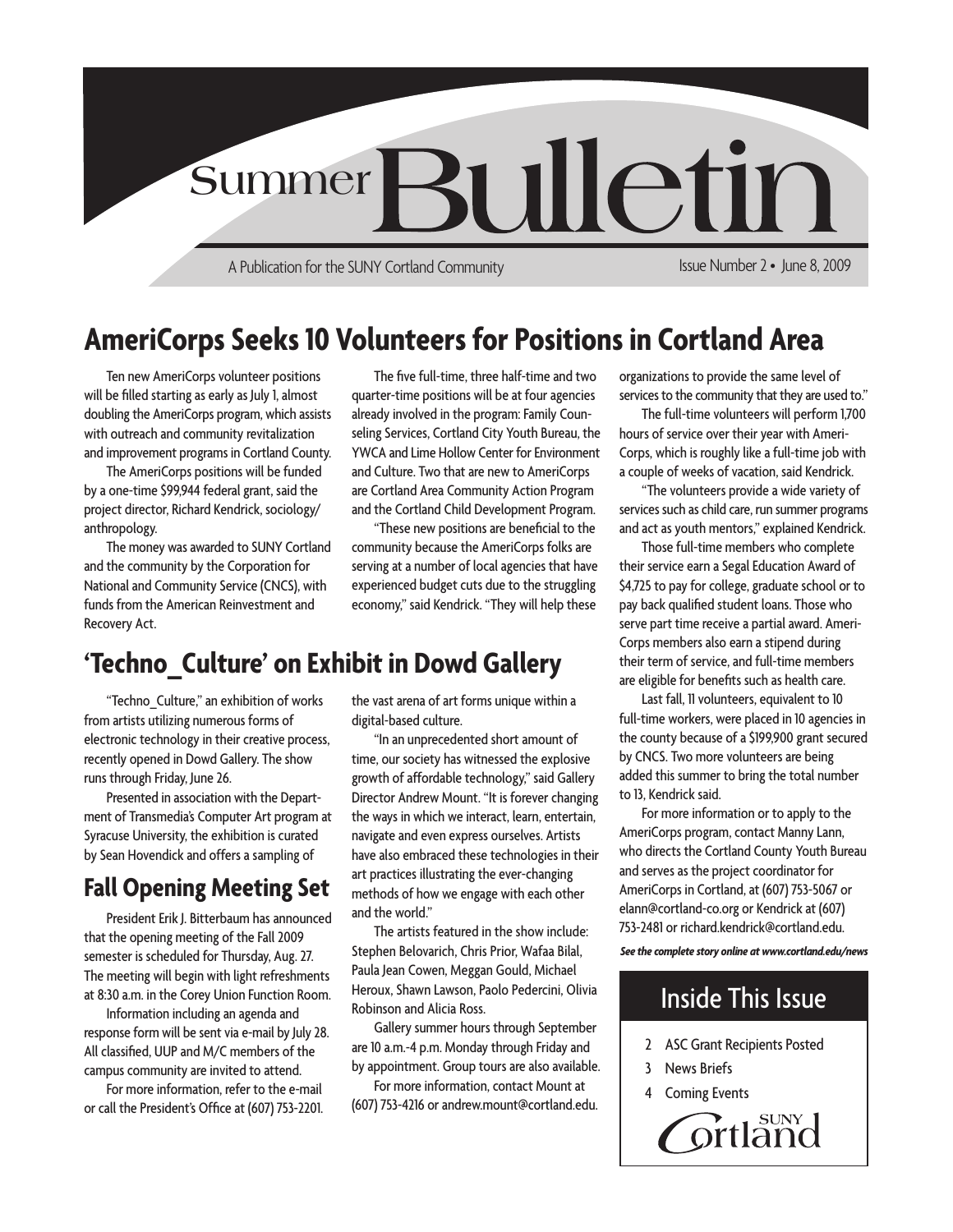# **To Online Format Aug. 31**

As part of the campus commitment to sustainability, *The Bulletin* will be transitioned to a completely Web-based format at the beginning of the Fall 2009 semester. The first edition of *The Bulletin* will be published on Monday, Aug. 31.

In addition to the new, online structure, responsibility for *The Bulletin* will be relocated from the Publications and Electronic Media Office to the Public Relations Office effective Aug. 17. The e-newsletter will be produced by Newsletter Editor Wendy Brooks, who will now report to Director of Public Relations Pete Koryzno.

*The Bulletin*, which will stay in its biweekly format, may be obtained on the Web at www. cortland.edu/bulletin. The e-newsletter will be e-mailed every other Monday during the academic year. The College's new content management system will be used to produce *The Bulletin*, allowing for expanded campus coverage, innovative Web linking and the inclusion of photos.

*The Bulletin* staff will continue to welcome news and photo ideas by e-mail to bulletin@ cortland.edu. Questions about the new format and feedback about the e-newsletter should be directed to the Public Relations Office at (607) 753-2232 or by e-mail at barb.toomey@ cortland.edu.



The *Summer Bulletin* is published by the Publications and Electronic Media Office at State University of New York College at Cortland and is available online. The *Summer Bulletin* contains official College announcements, news reports and notices of campus events.

The *Summer Bulletin* may be viewed at www.cortland.edu/bulletin. Information for the *Summer Bulletin* should be sent to Wendy Brooks, newsletter editor, Publications and Electronic Media Office, Brockway Hall, Room 207-F, P.O. Box 2000, Cortland, NY 13045.

The next issue of the *Summer Bulletin* will be published Monday, June 29. The deadline for copy for that issue is 4:30 p.m. on Tuesday, June 23.

All articles must be typewritten. Articles of more than 50 words should be submitted in Microsoft Word format by e-mail to bulletin@cortland.edu.

### 'The Bulletin' Will Be Moved Jaime Atencio Named 2009 Australian Teaching Fellow

When Jaime Atencio traveled to Australia for a 13-and-a-half-week student teaching abroad program at the University of the Sunshine Coast in June 2008, he fell in love with the people, schools and the continent situated between the Indian and Pacific oceans.

On June 7, Atencio, a 2009 SUNY Cortland graduate, who majored in physical education, boarded a plane headed for Mountain Creek State Primary School in Queensland, Australia. He will spend the next 18 months in a fellowship program teaching physical education to kindergarten through seventh grade at the same school where he student taught last year.

"I always knew I wanted to go back for a longer period of time," said Atencio of Woodside, N.Y. "On a personal level, I really liked the people and became attached to the culture, the place and the water sports that I can participate in year round."

Atencio will pursue the full-time, paid fellowship at Mountain Creek State Primary School, the largest primary school in the State of Queensland with 1,134 students, from July through December 2010. His schedule follows the 215-day Australian school calendar, which is 35 days longer than the school year in New York state.

Atencio is SUNY Cortland's third Australian Teaching Fellow, the result of a collaborative effort among the College, Education Queensland and the University of the Sunshine Coast. The fellowship has been offered to SUNY Cortland alumni who have provisional or initial teaching certification in New York state.

"We find that this type of experience makes educators more marketable," said Marley S. Barduhn, education. "The teachers become more global and confident in their outlook. This area of Queensland is also known for its educational technology and state-of the-art academic innovation."

*See the complete story online at www.cortland.edu/news*

#### **Auxiliary Services Corporation Lists 2009-10 Grant Recipients**

Each year the Auxiliary Services Corporation (ASC) Board of Directors allocates funds to support grants for a wide range of purposes and projects that enhance the life of the SUNY Cortland community.

On April 23, the ASC Board of Directors approved the Fiscal Year 2009-10 Program Grant allocations.

Following is a list of grants funded by ASC that includes the project name, organization and amount received:

*1989 and The Fall of Communism: Twenty Years On*, Project on Eastern and Central Europe (PECE), \$900

*Admissions Recruitment Programs*, Admissions Office, \$24,000

*Advisement and Transition: Non-Traditional Student Awareness and Support*, Advisement and Transition, \$600

*Alcohol-Free Connections Coffeehouse*, Health Promotion Office, \$7,000

*Alternative Spring Break*, Cortland Student Volunteer Project, \$1,000

*Artists as Researchers: Dowd Gallery Speaker Series*, Charles Heasley, \$1,000

*Brooks Museum Lecture Series*, Brooks Museum, \$2,500

*Campus Artist and Lecture Series (CALS) — Broadway Trips*, CALS Committee, \$500

- *CALS Performing Arts Series*, CALS Committee, \$13,000
- *CALS Lecture Grant Program*, CALS Committee, \$13,000
- *Community Bike Program Conversion to a Free Check-out/Check-in Hub and a Fee-Based Bike Rental Program*, Recreation, Parks and Leisure Studies Department, \$2,000
- *Community Outreach Partnership Center*, Institute for Civic Engagement, \$500
- *Cortland College Community Orchestra Receptions*, Cortland College Community Orchestra/Lois Pfister, \$400
- *Cortland Nites*, Campus Activities, \$2,000
- *Early Childhood Program Training Series*, SUNY Cortland Child Care Center, \$500
- *Eating Disorders Awareness Week*, Counseling Center, \$1,500
- *Educational Opportunity Program Annual Awards Dinner*, Educational Opportunity Program, \$2,000
- *Educational Opportunity Program Chi Alpha Epsilon (XAE) Induction*, Educational Opportunity Program, \$500
- *Educational Opportunity Program Summer Institute*, Educational Opportunity Program, \$4,500
- *Educators in Training Conferences*, Center for Educational Exchange, \$900

*Continued on page 4*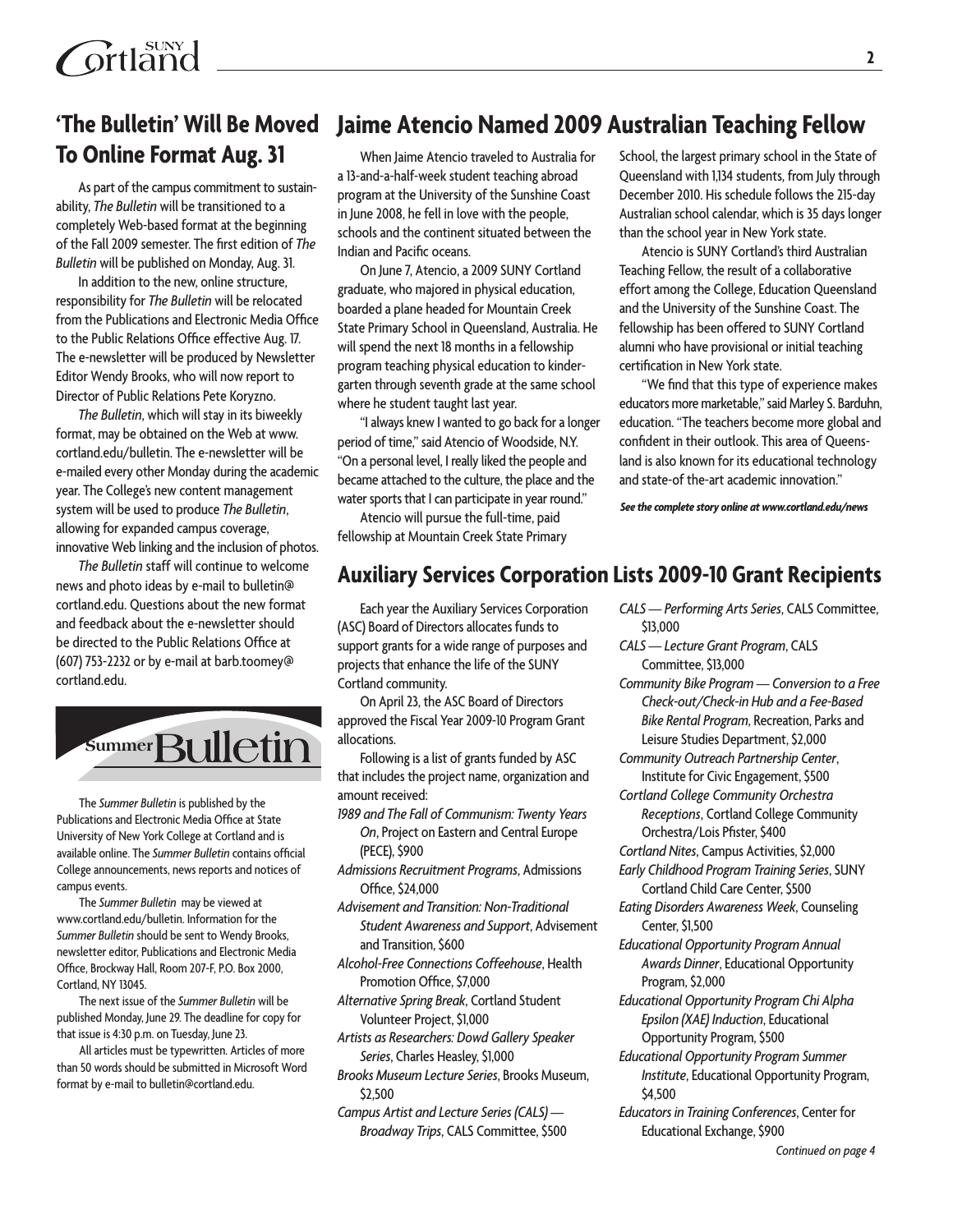### **Eight SUNY Cortland Physical Education Students Receive Alway/Tesori Awards for Student Teaching**

Eight senior physical education majors were recognized with Lenore K. Alway/Anthony P. Tesori Awards for their outstanding work in student teaching in New York state schools during the Spring 2009 semester.

**Physical Education Department faculty** members nominated five women and three men for the recognition. The students received a certificate.

The Alway Award, given to women, recognizes Lenore K. Alway, the late pioneering head of women's physical education at the College from 1941 to 1965. The men's award honors Anthony P. Tesori, a 1939 graduate who gave the College many years of leadership in athletics and administrative areas and earned the C-Club Hall of Fame Award for his achievements before and after graduation.

The Alway Award honorees and the schools or school districts where they completed their teaching are as follows:

Erin Brooks of Macedon, N.Y., at Fairport (N.Y.) Central School District and Newport (N.Y.) Central **School District:** 

Nicole Corcoran of Massena, N.Y., at Ithaca (N.Y.) City School District and Southern Cayuga (N.Y.) Central School District;

Susan Dittrich of Cortland, N.Y., at Fabius-Pompey (N.Y.) Central School District and Cincinnatus (N.Y.) Senior High School;

Lauren Friedlander of Cortland, at Marathon (N.Y.) Central School District and Ithaca City School District; and,

Katharine Spader of Larchmont, N.Y., at Mount Vernon (N.Y.) City School District and Rye Neck (N.Y.) Union Free School District.

The Tesori Award honorees and the schools or school districts where they completed their teaching are as follows:

Keith Greene of Bay Shore, N.Y., at Connetquot (N.Y.) Central School District and Brentwood (N.Y.) Union Free School District;

Shaun McGee of Pawling, N.Y., at Peekskill (N.Y.) City School District and Brewster (N.Y.) Central School District; and,

Richard Miglietta of Port Washington, N.Y., at New York City Geographical District No. 28 and Glen Cove (N.Y.) City School District.

For more information, contact the Physical Education Department at (607) 753-4955.

### **Cortland Athletics Wins SUNYAC Commissioner's Cup**

The SUNY Cortland intercollegiate athletics program finished first in the State University of New York Athletic Conference (SUNYAC) Commissioner's Cup standings for the 2008-09 school year.

Cortland has won the Commissioner's Cup, which is awarded for overall sports excellence, in 12 of the 13 years that it has been awarded, including the last six seasons. Cortland finished with an average score of 8.31 points. Geneseo was second with an average score of 8.20 points.

Commissioner's Cup points are awarded based on each team's finish in the SUNYAC standings, both during the regular season and in league postseason tournaments, when applicable. The first-place school in each sport receives 10 points, second place receives nine points, and so on. A school's regular-season finish is added to its post-season finish and is divided by two to determine the points for each sport. The total points earned are then divided by the number of conference sports the school sponsors.

Cortland won seven league crowns - field hockey, men's cross country and men's soccer in the fall, men's indoor track and field in the winter. and men's lacrosse, women's lacrosse and baseball in the spring. The Red Dragons were also league runner-up in five sports - women's cross country, men's swimming and diving, men's outdoor track and field, women's outdoor track and field and softball. The SUNYAC sponsors 20 sports.

#### 2008-09 SUNYAC Commissioner's Cup -Final Standings: Rank, School and Score

| 1.  | Cortland             | 8.31  |
|-----|----------------------|-------|
| 2.  | Geneseo              | 8.20  |
| 3.  | <b>Brockport</b>     | 7.18  |
| 4.  | Oneonta              | 5.96  |
| 5.  | Plattsburgh          | 5.61  |
| 6.  | <b>Buffalo State</b> | 5.343 |
| 7.  | <b>New Paltz</b>     | 5.339 |
| 8.  | Fredonia             | 5.06  |
| 9.  | Oswego               | 4.81  |
| 10. | Potsdam              | 3.15  |

### **News Briefs**

### **Four Faculty Senators Elected**

Four senators were elected in May to represent professionals to the Faculty Senate. They are: Diana Harrington, payroll; Laurie Klotz, Academic Computing Services; Amy Swindon, Registrar's Office; and Teri Vigars, Academic Support and Achievement Program.

The term of election is two years.

A total of 227 ballots were sent out. 103 ballots were returned, 97 of which were valid and six ballots were unsigned and therefore invalid.

#### **Faculty Women's Association Plans Brunch for July 9**

The Faculty Women's Association will hold its annual summer brunch from 10 a.m.-12:30 p.m. on Thursday, July 9, at the Rotary Shelter at Suggett Park in Cortland.

All current or retired SUNY Cortland women faculty, spouses of current or retired male faculty, and widows of former male faculty are invited. New members are encouraged to attend.

For more information, contact Marilyn DeLorenzo at (607) 753-7372 or marilyn.delorenzo@ cortland.edu or Dorothy Troike at (607) 753-7139 or dtroike@twcny.rr.com.

### **Faculty-Staff Activities**

Van A. Burd, English emeritus, had his article "Ruskin on His Sexuality: A Lost Source," appear in the Fall 2007 issue of Philological Quarterly, published by the University of Iowa.

Luis Columna, physical education, was featured in the cover photo of SUNY Upstate Medical University's Summer 2009 Outlook publication. Columna, Tim Davis, John Foley and Stephen Yang, physical education, along with some undergraduate students, have been visiting SUNY Upstate for several years to work with children with disabilities as well as to provide education about physical activity and healthier lifestyles to their parents and siblings. The publication can be viewed at www.upstate.edu/ publicaffairs/outlook/outlook\_sum09.pdf.